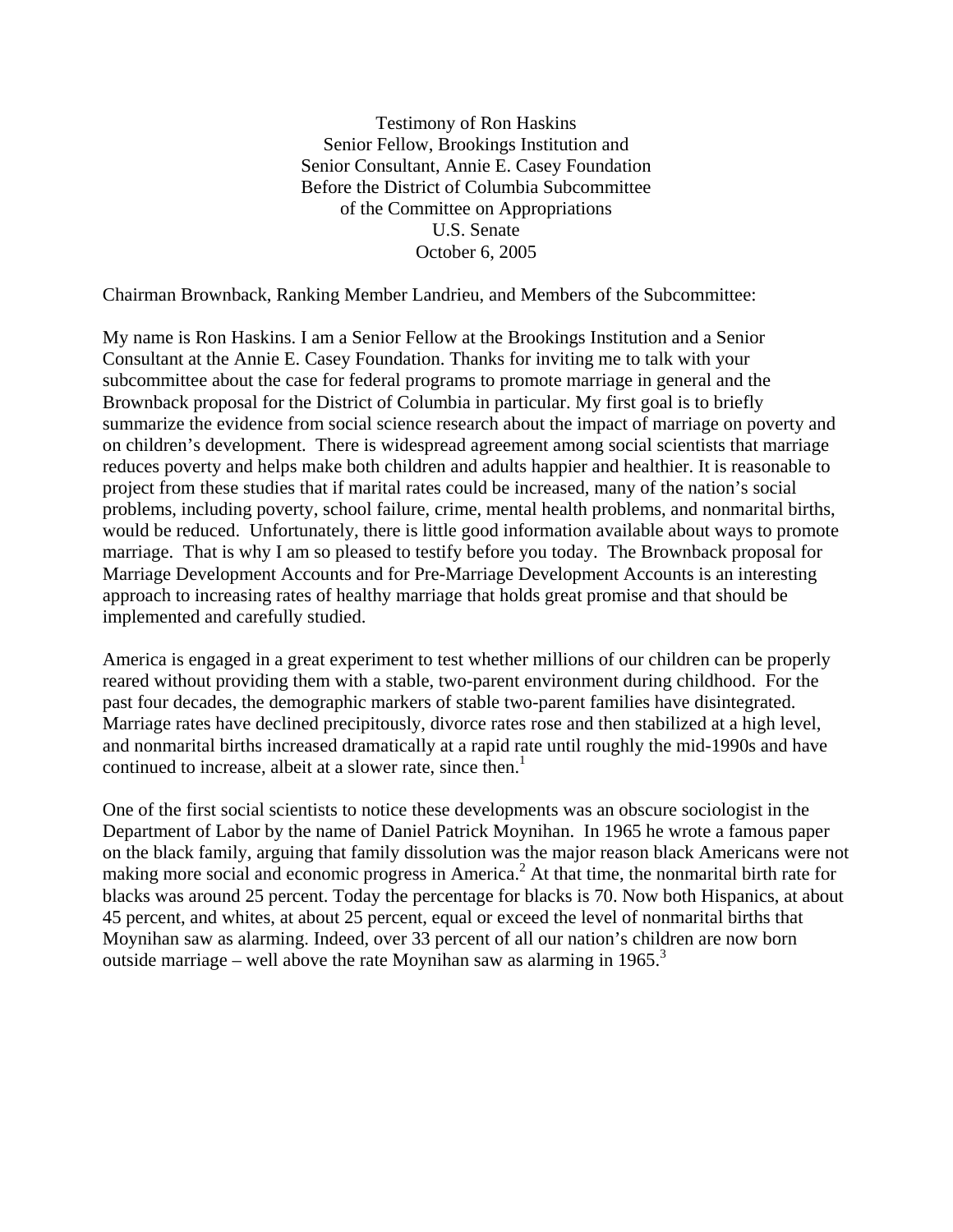

Taken together, nonmarriage, nonmarital births, and divorce have caused a rapidly increasing percentage of the nation's children to live in single-parent families. As shown in Figure 1, between 1970 and 2002 the percentage of children living with just one parent more than doubled, increasing from 12 percent to over 27 percent.  $\frac{4}{3}$  Of course, Figure 1 provides the number of children living in single-parent families at a given moment. Over time, the percentage of children who have ever experienced life outside a two-parent

family is much greater than the percentage on a given day. The percentage of children who spend some portion of their childhood in a single parent family has probably increased to well over 50 percent and has reached the shocking level of at least 85 percent for black children.

Most of the nation's single parents make heroic efforts to establish a good rearing environment for their children. But they are up against many obstacles and challenges. Not the least of these is poverty. Figure 2 shows the poverty rate of femaleheaded families with children as compared with married-couple families with children between 1974 and 2002.<sup>5</sup> In most years, children living with a single mother suffer from poverty rates that are five or six times the rates of children living with married parents. Children living with never-married single mothers have even higher poverty rates.



Although this difference in poverty rates between single-parent and married-couple families is impressive, it is now well known that poverty is far from the only difference between single-parent and married-couple families. Single parents are more likely to have had a baby outside marriage, are more likely to have had poor parents and parents with little education, and are more likely to be black or Hispanic. All of these background characteristics contribute to the difference in poverty rates between married and single parents and raise some doubt about whether marital status itself causes the difference in poverty rates.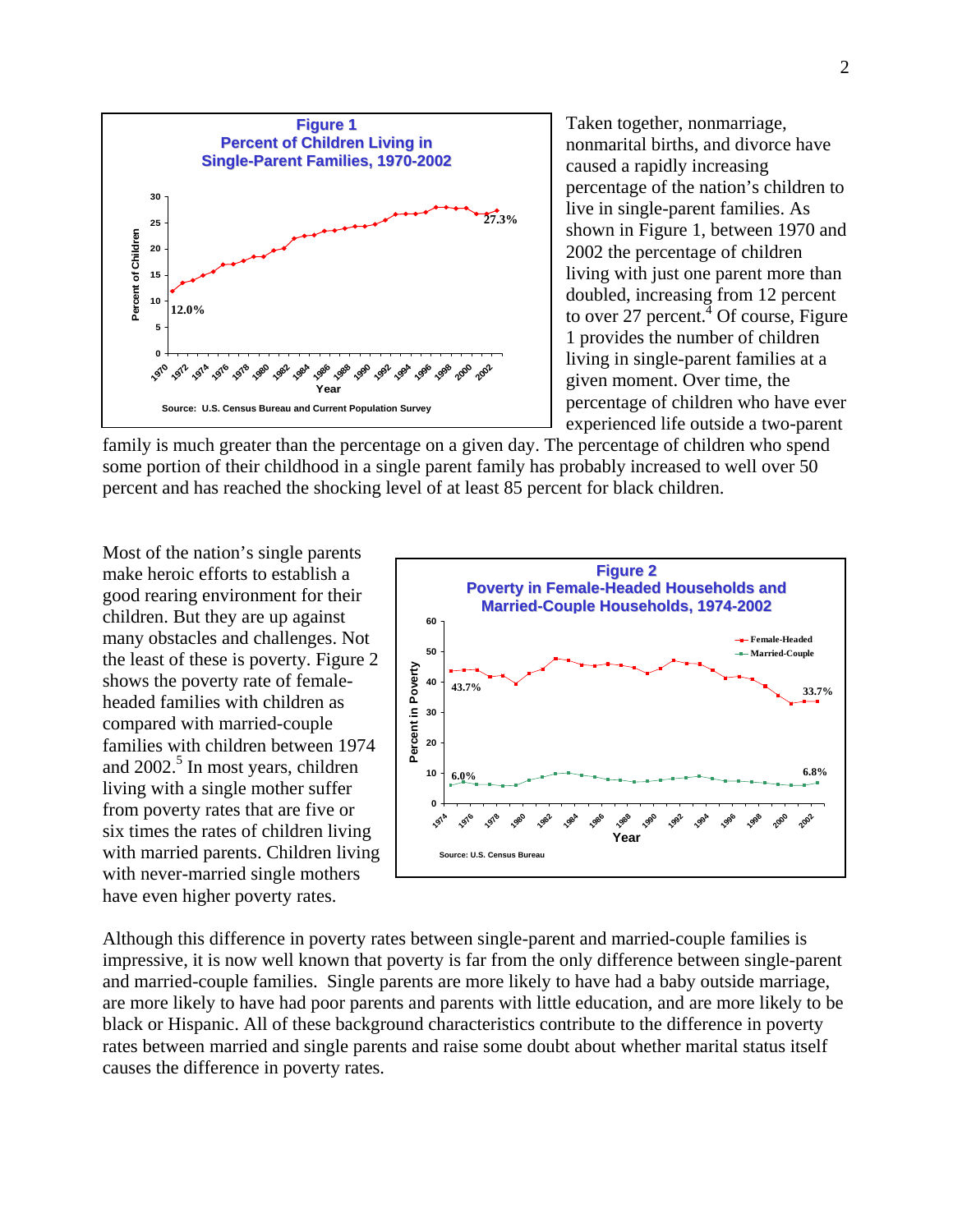This is a vital issue for members of Congress trying to decide whether a marriage initiative would be worthwhile. One of the major claims of those who support a marriage initiative is that increasing marriage rates would reduce poverty rates. Fortunately, there have now been a large number of studies, some quite sophisticated, on whether marriage itself, independent of all the other differences between married and single parents, is a cause of the lower poverty rates enjoyed by married parents and their children. Taken together, these studies provide evidence that increasing marriage rates would indeed reduce poverty.<sup>6</sup>



A closer look at two of these studies will illustrate the power of marriage as a means of reducing poverty. Research at the Brookings Institution by Adam Thomas and Isabel Sawhill examined the impact of various changes in family composition and parent characteristics on poverty rates.<sup>7</sup> Specifically, Thomas and Sawhill used Census Bureau data from 2001 to determine the degree to which child poverty would be reduced by full time work, marriage, increased education, reduced family size, and doubling welfare

benefits. Their analysis shows that increasing work effort and increasing marriage rates would have the greatest impacts on poverty (Figure 3).

The relationship between work and poverty reduction is especially impressive. Poor parents work about half as many hours as nonpoor parents.<sup>8</sup> The Brookings analysis shows that if poor parents were to work full time at the wages they currently earn (for those who work) or could earn (based on their education for those who don't work), the poverty rate would plummet from 13 percent to 7.5 percent, a reduction of nearly 45 percent. If the single most potent antidote to poverty is work, marriage is not far behind. The likelihood of being married is a striking difference between the poor and the non-poor. The poor are only half as likely to be married as the nonpoor -- 40 percent for the poor as compared with 80 percent for the nonpoor.<sup>9</sup> Of course, the adults in these families differ in other ways as well, so the huge difference in poverty rates between married couples and single parents cannot be attributed solely to marital status. The Brookings simulation examined the poverty impact of an increase in marriage rates among the poor without changing any of their other characteristics. Specifically, the simulation increased the marriage rate to the rate that prevailed in 1970. Between 1970 and 2001, the overall marriage rate declined by 17 percent while the marriage rate for blacks declined by over 34 percent. The simulation works by matching single mothers and unmarried men who are similar in age, education, and race. In other words, these virtual marriages take place between real single males and single mothers with children who report their status to the Census Bureau. Thus, the actual incomes of real single men, who are paired with real single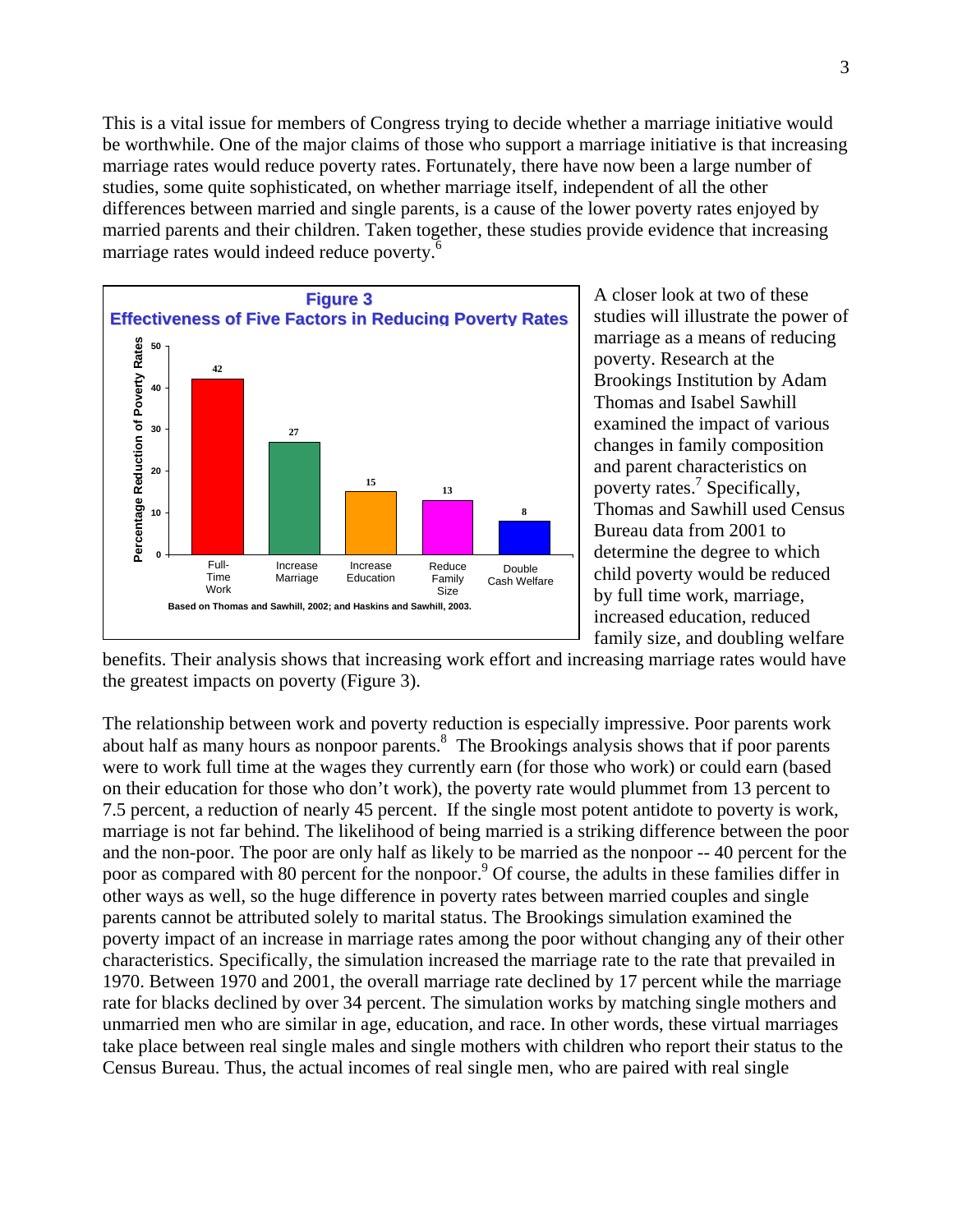mothers on the basis of demographic similarities are used in the analysis. All that changes is marital status.

The effect of the increase in marriages to the rate that prevailed in 1970 is to reduce the poverty rate from 13.0 percent to 9.5 percent, a reduction of 27 percent (Figure 3). Although not as great as the impact of full-time work, increasing the marriage rate nonetheless has a very substantial impact on poverty.

A second example of the impact of marriage on poverty is provided by a series of studies conducted by Robert Lerman of the Urban Institute in Washington, D.C. In separate studies, Lerman used three national data sets that capture information on representative samples of the U.S. population. According to a summary prepared by Kelleen Kaye of the Department of Health and Human Services, Lerman's studies show that:

- Married families with two biological parents have lower rates of poverty and material hardship, even after controlling for other factors such as education and race, than any other type of family including single parents and cohabiting parents. Even in the case of families with lower levels of education, those headed by married biological parents are better off than either single parents or cohabiting parents.
- Married biological parents provide a more stable rearing environment for their children and are able to weather hard times better than single or cohabiting couples in part because they receive more assistance from friends, family, and community.
- Marriage itself makes actions that limit hardship better budgeting, planning, pulling together in a crisis – more common, even among people with similarly low income and education.<sup>10</sup>

As illustrated by the Brookings study and the Lerman research, scholarly work finds that marriage reduces poverty and material hardship even when other differences between single and married parents are controlled and even when the analysis is confined to low-income families. But another benefit of marriage may be of even greater interest to the members of the Appropriations Committee. Since 1994, with publication of a seminal volume on children in single-parent families by Sara McLanahan of Princeton and Gary Sandefur of the University of Wisconsin, there has been growing agreement among researchers that children do best in married, two-parent families.<sup>11</sup> More recently, an entire issue of the journal *The Future of Children*, published jointly by Brookings and Princeton University, was devoted to the effects of marriage on child well-being. The journal contains eight original articles that explore trends in marriage and evidence on the impact of marriage on children. As the editors of the journal conclude in their introduction, the best evidence currently available shows that marriage "continues to be the most effective family structure in which to raise children."<sup>12</sup> Children who grow up in married two-parent families achieve higher levels of education, are less likely to become teen parents, and are less likely to have behavioral or health problems. As with studies of family economic well-being, many factors other than family composition contribute to these outcomes. Even so, when social scientists use statistical techniques to control for these other differences, children from single-parent families still show these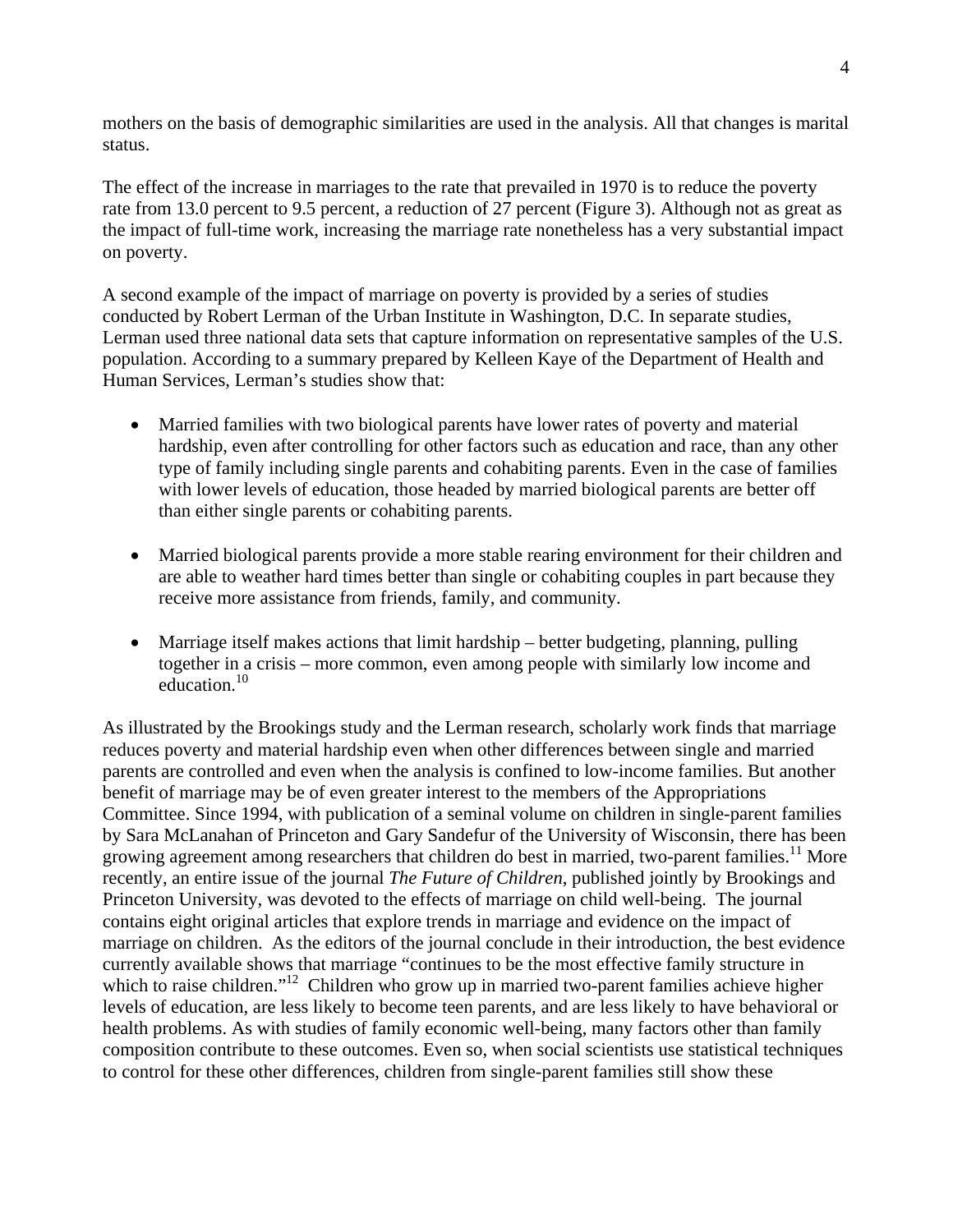educational, social, and health problems to a greater degree than children reared by married biological parents.

Nor are children the only members of families whose well-being is affected by marriage. As shown in a recent book by Linda Waite of the University of Chicago and Maggie Gallagher of the Institute for American Values in New York, marriage confers a wide range of benefits on adults.<sup>13</sup> Based largely on their review of the empirical literature, Waite and Gallagher find that people who get and stay married live longer, have better health, have higher earnings and accumulate more assets, rate themselves as happier and more satisfied with their sex lives, and have happier and healthier children than people who don't marry or people who divorce their spouses.

Taken together, empirical studies provide a strong case for the benefits of marriage. If marriage rates could be increased, it can be predicted with some confidence that poverty rates would decline; that children would improve their school achievement, have fewer teen pregnancies, and have better health and mental health; and that adults would live longer, be happier, be more productive, be wealthier, and be more effective parents.

## What To Do

But how can rates of healthy marriage be increased? I believe it is a good thing that this question is now a leading issue of public policy at both the federal and state level. If policymakers, community leaders, and parents can figure out the answer, we will "promote the general welfare" of the nation.

We should begin with a frank assessment of the evidence on marriage promotion. If the evidence on the benefits of marriage is strong, the evidence on good ways to promote marriage is modest. Thus, I would propose a three-part strategy to the committee: jaw-boning, continuing the already strong record of creating programs to reduce nonmarital births, and creating programs with the explicit goal of promoting healthy marriages.

Jaw-Boning. Congress has already taken several actions to focus the public's attention on the importance of family composition to the nation's general welfare. The 1996 welfare reform law was perhaps the first time that Congress forcefully brought the issue of family composition to public attention. Not only did the law contain several provisions intended to reduce nonmarital births, but the law converted the old Aid to Families with Dependent Children program into the Temporary Assistance for Needy Families program and gave it four specific goals. Three of the four goals address family composition; namely, reducing dependence on welfare by promoting work and marriage, reducing nonmarital pregnancies, and encouraging the formation and maintenance of two-parent families. Thus, reducing nonmarital births, increasing marriage rates, and increasing the percentage of children reared by their married biological parents have been explicit goals of federal policy since 1966.

Thanks in large part to the Bush administration, Congress is now returning to family composition as a major part of the debate on reauthorizing the 1996 welfare reform law. This debate has once again forcefully brought the issue of family composition to public attention and has ignited an intense discussion that is being taken up, not just in Congress, but on the nation's editorial pages and in campaigns for political office around the country. If the years of Congressional debate on the importance of work as a replacement for welfare is any example, this kind of public debate serves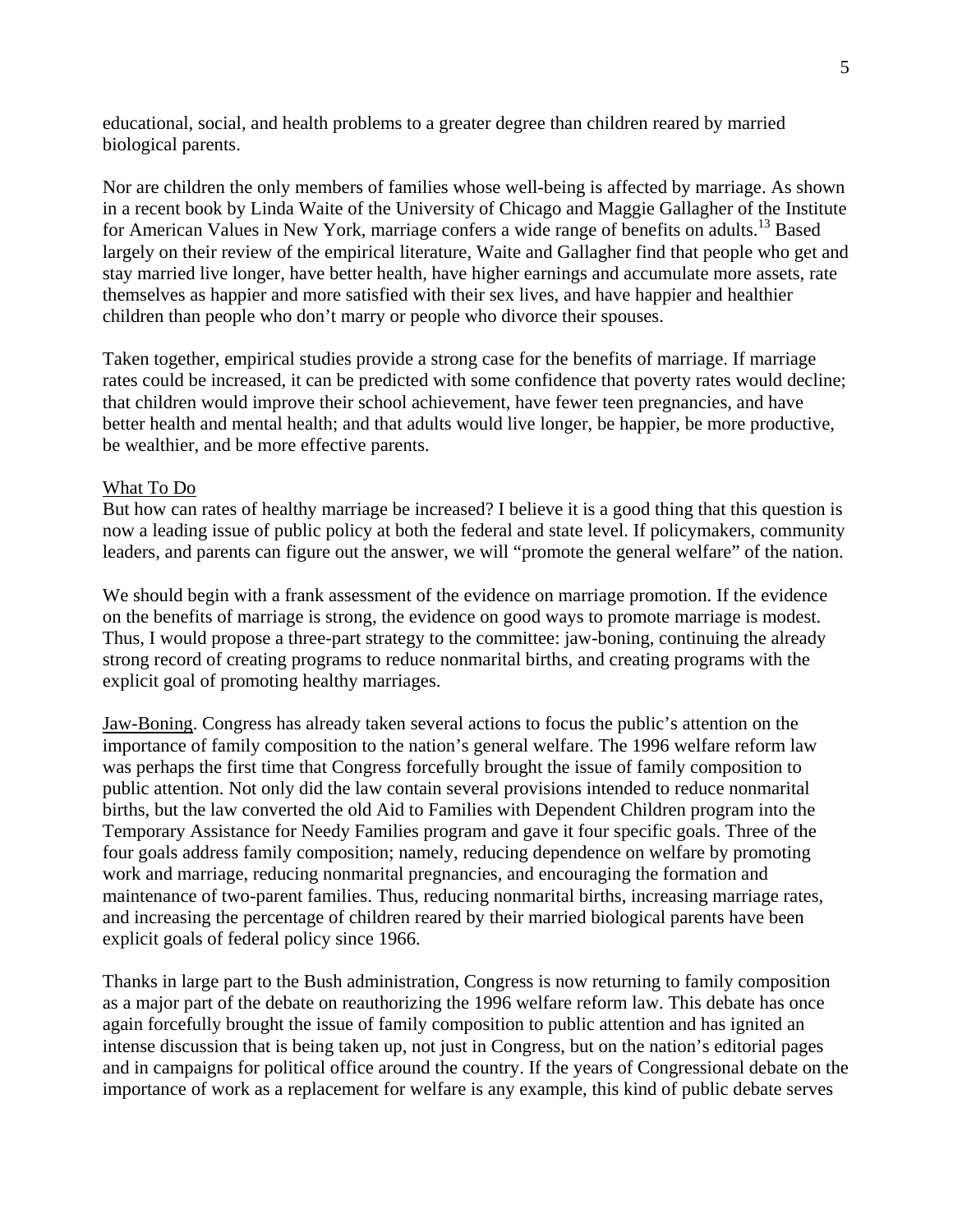the vital purpose of clarifying the nation's values on marriage and child rearing and reminding the public of how important it is to preserve and promote marriage and two-parent families. Using the bully pulpit to emphasize the importance of marriage for the well-being of our children, and even more broadly, to generate public discussion of the vital role of marriage in our culture, is one of the most worthy uses of the reservoir of respect and trust held by our elected officials and other community leaders.

Reducing Nonmarital Births. In addition to promoting public debate on the value of marriage, Congress should continue its efforts to reduce nonmarital births. Research shows clearly that having a child outside marriage, in addition to portending numerous problems for both the mother and child, substantially reduces the likelihood that the mother will subsequently marry.<sup>14</sup> Nonmarital birth is precisely the problem that Senator Moynihan emphasized in his infamous paper nearly four decades ago. Unfortunately, Congress waited many years before doing anything about the problem, but several important programs are now underway. Until Congress passed the 1996 welfare reform law, these programs were aimed almost exclusively at reducing nonmarital births through family planning. But the 1996 welfare reform law contained several provisions designed to reduce nonmarital births through the use of other strategies. These included allowing states to stop increasing the size of welfare checks when mothers on welfare have babies, allowing states to deny cash benefits to unmarried mothers, strengthening paternity establishment requirements and child support enforcement, requiring teen mothers to live under adult supervision and to continue attending school or lose their cash welfare benefit, giving a cash bonus to states that reduce their nonmarital pregnancy rate, and establishing a new program of abstinence education.

The abstinence education program has now been implemented in every state except California and has been substantially expanded by legislation enacted in 1997. Congress also enacted legislation requiring that the abstinence education program be subjected to a scientific evaluation. The Mathematica Policy Research firm of Princeton, New Jersey has published results for the first year of operation of four abstinence education program.15 First year results are confined to whether the programs had impacts on attitudes such as opinions about abstinence, teen sex, and marriage as well as to views about peer influences, self-concept, ability to refuse sexual advances, and perceived consequences of teen sex. Following these adolescents as they move through the teen years will yield information on whether the programs cause adolescents to delay sex, to have sex less frequently and with fewer partners, and to avoid pregnancy. Meanwhile, the Bush administration has adopted the policy of expanding abstinence programs until the amount of money the federal government spends on abstinence is roughly equal to the amount spent on family planning.

Recent reviews of research have found that a variety of programs, including programs that promote abstinence and family planning, programs that involve youth in constructive activities after school, and programs that emphasize service learning are effective in reducing sexual activity among teens.16 A recent study conducted by researchers from the Centers for Disease Control reached the conclusion that the decline in teen pregnancy is due about half to delayed initiation of sexual intercourse among youth and half to improved contraception.<sup>17</sup> Based on this study, it seems wise to continue funding for abstinence programs, family planning programs, and youth development and service programs until better information is available showing that one of these approaches produces superior results.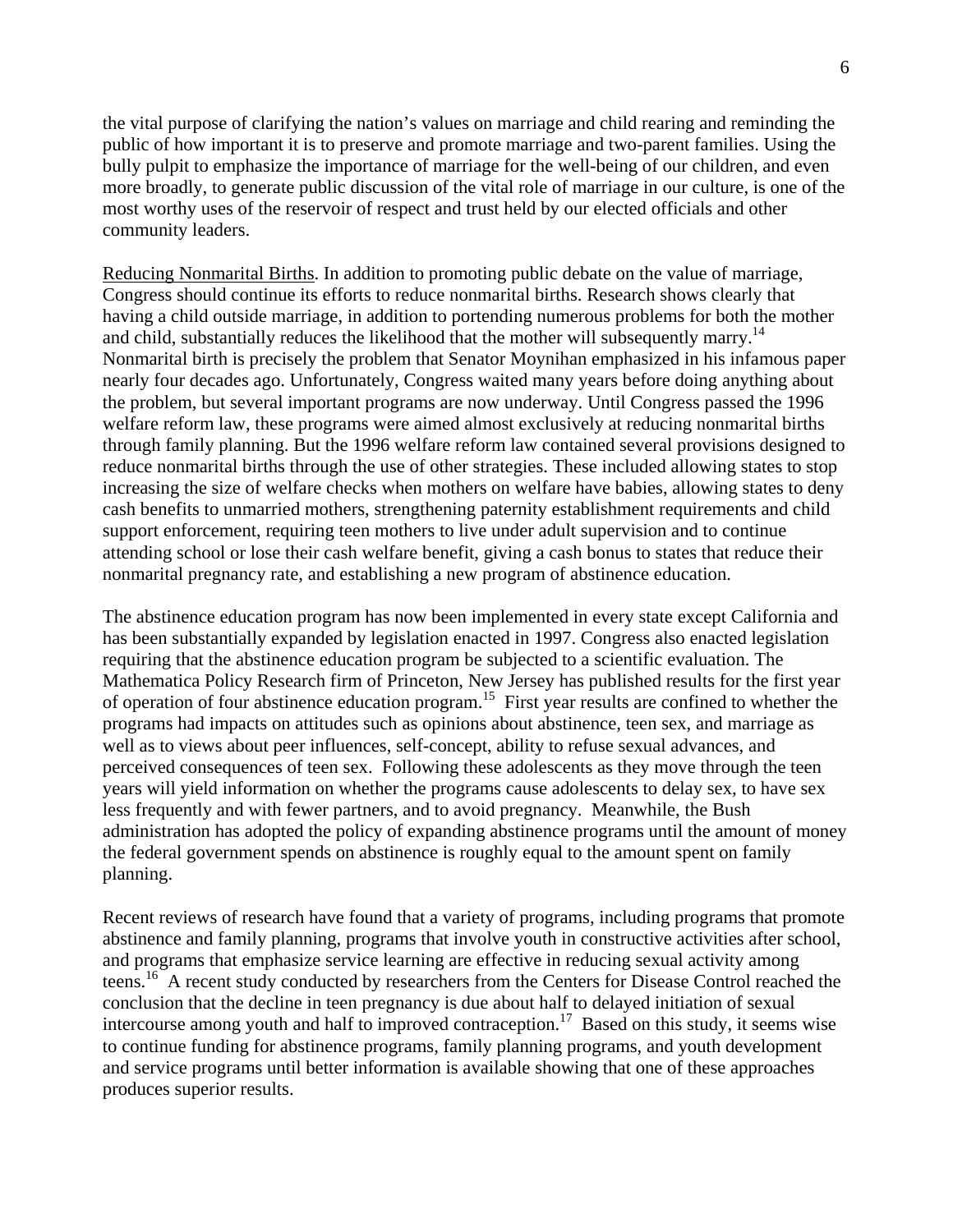That public policy and private action is producing favorable results already is undeniable. The birth rate to teenagers has fallen every year since 1991 and has declined by a little less one-third during that period.<sup>18</sup> This is exceptionally good news. In addition, the nonmarital birth rate among all women leveled off in 1995 after more than three decades of continuous growth and has increased only slightly since then. There is still a great deal of room for improvement, but progress is being made.

All the more reason the federal government, working with the states, should continue and even expand its campaign against nonmarital births. Policies that support both family planning and abstinence education should be continued. One issue that deserves attention, however, is whether all entities receiving federal support are making a serious effort to offer an abstinence message. There are indications that many programs, especially Title X clinics, dispense birth control without engaging recipients in a full assessment of the health and other consequences of sexual activity. It would also be appropriate, especially for older clients, to discuss the advantages of marriage with those who indicate some interest in marriage in response to standard inquiries. If the website of the Title X program is any example, any thought about abstinence or marriage is beyond the purview of Title X clinics. $19$ 

Fund Healthy Marriage Programs. The third component of a federal strategy to promote healthy marriages is to fund programs that aim explicitly to either reduce divorce or promote healthy marriage among unmarried couples, especially those that have had or are expecting to have a baby. The proposals adopted by the House and the Senate in their respective welfare reform reauthorization bills would provide an excellent start toward establishing programs of this type. State and local governments and private organizations, including faith-based organizations, could participate, thereby preventing the federal government from directly conducting the programs. Further, both bills make it clear that only states, organizations, and individuals who want to participate would do so. No program of mandatory marriage education or other pro-marriage activity should be funded. Similarly, in awarding funds on a competitive basis, the Department of Health and Human Services should continue its policy of ensuring that programs consider the issue of domestic violence and make provisions for addressing it where necessary. Finally, because we know so little about marriage-promotion programs, especially with poor and low-income families, the Department should insist that all projects have good evaluation designs, based on random assignment where possible. Our primary goal over the next decade or so should be to learn what works and for whom.

Research has already produced good evidence that marriage education programs can be effective in the short run in improving communication, reducing conflict, and increasing happiness. Most of these programs have been implemented with married couples that are not poor, but there is good reason to believe that the short-term benefits of marriage education would be achieved with poor families as well. $^{20}$ 

Many states and private organizations appear to be ready and able to work specifically with poor and low-income unmarried parents. For their part, the early evidence indicates that poor couples would willingly participate in these programs. Sara McLanahan at Princeton and a host of top researchers around the nation are conducting a large-scale study of couples that have children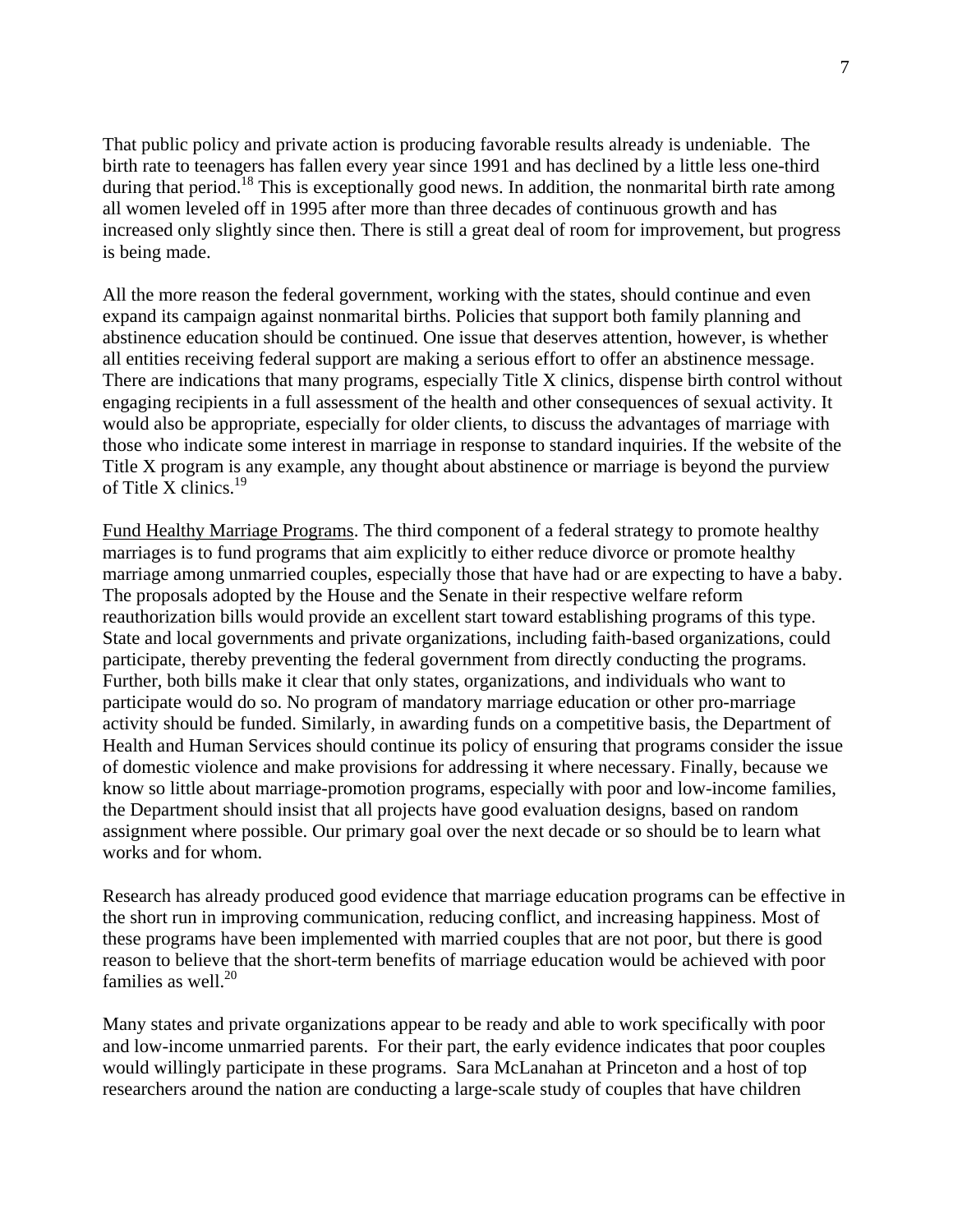outside marriage.<sup>21</sup> The couples are disproportionately poor and from minority groups. This important research has already exploded several myths about couples that have nonmarital births. First, about 80 percent of the couples are involved exclusively with each other in a romantic relationship. In fact, about half of the couples live together. Couples that produce nonmarital births, in other words, typically do not have casual relationships. Second, a large majority of both the mothers and fathers think about marriage and say that they would like to be married to each other. Third, most of the fathers earn more money than the myth of destitute and idle young males would have us believe. Although nearly 20 percent of the fathers were idle in the week before the child's birth, showing that employment is a problem for some of these men, the mean income of fathers was nonetheless over \$17,000. Fourth, almost all the fathers say they want to be involved with their child – and almost all the mothers want them to be. If these young parents are romantically involved, if most say they are interested in marriage and want the father to be involved with the child, and if most have the economic assets that could provide a decent financial basis for marriage, then why don't more of these young couples marry? It would make great sense for states and private, especially faith-based, organizations to mount programs that attempt to help these young couples make progress toward marriage. The Department of Health and Human Services is already funding research programs of this type, but more such programs should be undertaken all over the nation.

A new entry on the scene of healthy marriage programs is Senator Brownback's proposal to initiate Marriage Development Accounts and pre-Marriage Development Accounts in the District of Columbia. Under this proposal, two new programs would provide low-income married and engaged couples with savings accounts that would provide a match of \$3 from public and private sources for every \$1 saved. The matched part of the account must be spent on job training or education, purchasing a home, or starting a business. Both financial and marriage counseling would also be available to the couples.

Matched savings accounts for low-income adults, often called "individual development accounts," appear to be growing in popularity as an important method to help poor and low-income workers improve their economic status. Recent high-quality research on matched savings accounts shows that low-income individuals will put part of their meager earnings in savings accounts if the savings are matched. There is also some evidence, especially for black participants, that the accounts are used to increase home ownership.<sup>22</sup> These effects were not huge, but they are encouraging for those who believe that increasing savings and investing the money in education, home ownership, or business ventures would help poor and low-income families work their way up the economic ladder.

These results suggest that young married couples and young couples involved in a close relationship but not yet married may respond to the incentive effects of having a matched savings account by continuing their marriage or close relationship and perhaps, in the latter case, by taking steps toward marriage. But there is a second aspect of the Brownback development account idea that could also have an important effect on the relationship between these couples. Many researchers and practitioners who work with poor couples believe that a major barrier to healthy marriage for them is economic uncertainty. As the noted researcher Kathy Edin of the University of Pennsylvania has concluded from her interviews with young unmarried mothers, there are plenty of other issues, such as empathy and trust, that interfere with these couples continuing their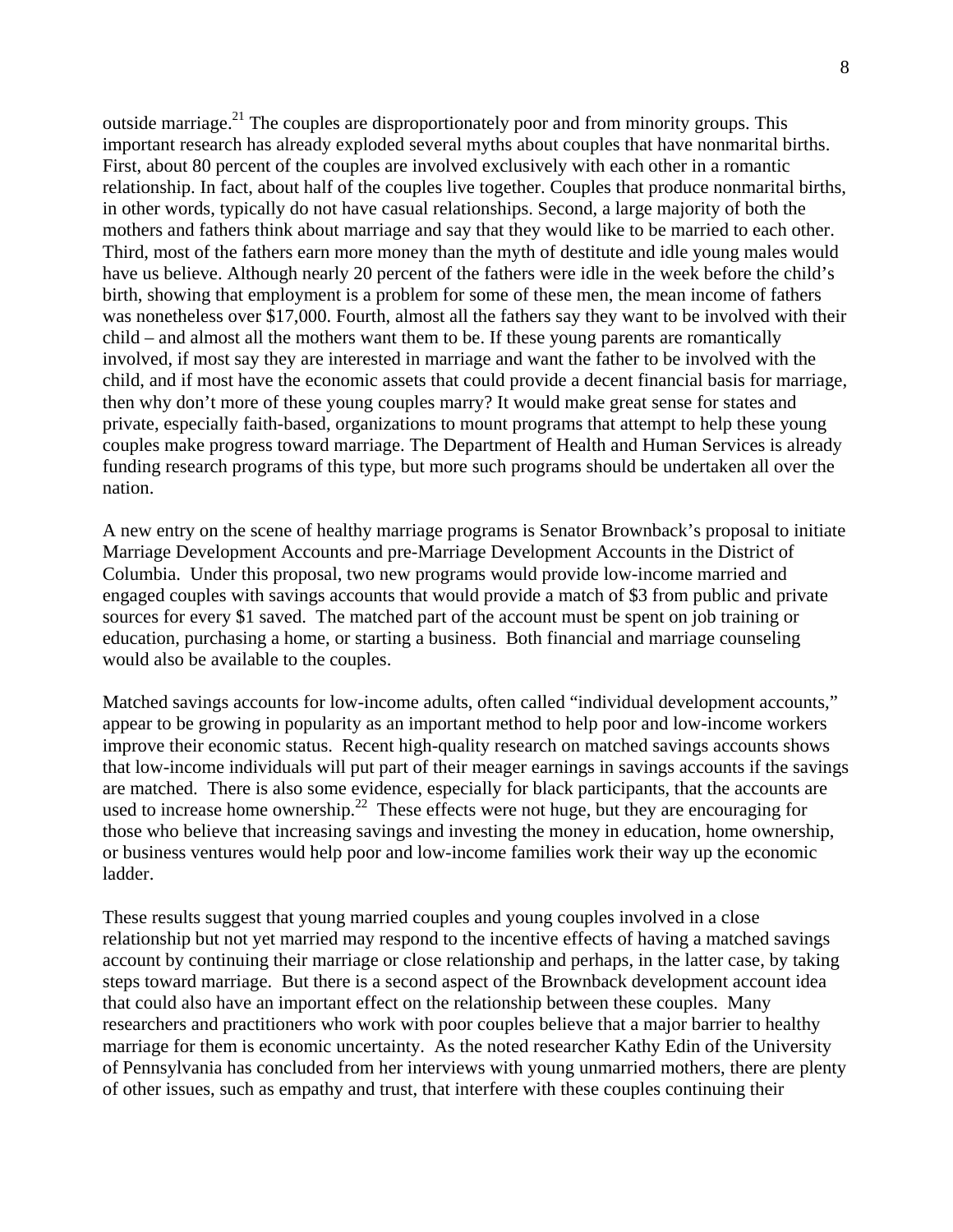relationship.<sup>23</sup> But both Edin and other researchers have come to regard poverty, unemployment, and inconsistent employment and income as serious barriers as well. Young low-income couples often tell interviewers they are thinking about marriage but they want to achieve stable employment and have enough money to make a down payment on a house before they actually get married. Thus, the Brownback initiative is responsive to what the couples themselves say they need before they would become serious about marriage.

Another important advantage of the Brownback initiative is that the program does not reduce funds already available for poor single families. In the three years since the Bush administration unveiled its marriage education proposal, advocates for single mothers have made the very useful point that marriage initiatives should not be financed by cutting programs for single mothers. Well over a quarter of American children now live in single-parent families, a disproportionate share of which are poor. Even if marriage programs are successful, most of these children will continue to live in single-parent families for the foreseeable future. Given these facts, reducing government support for single-parent families to fund initiatives for marriage makes little sense. The Brownback proposal meets this criterion because it appropriates new money from the federal budget.

There is another important and reasonable concern about the Brownback proposal that is being voiced by women's advocates. Specifically, there is a belief that some poor mothers may be tempted by the prospect of the Brownback matched development accounts to stay in a bad relationship too long. The worst case under this view is women staying in violent relationships. Both research and the experience of people working in this field show that violence is a serious problem among some cohabiting and married partners.<sup>24</sup> While not minimizing this concern, at least two points should be made in considering government healthy-marriage programs and violence. First, the federal government has worked hard and spent billions of dollars to reduce marriage penalties in the tax code. A recent study by Gregory Acs and Elaine Maag of the Urban Institute shows that most low-income cohabiting parents (below 200 percent of poverty) would receive a bonus of about \$2,400 from tax provisions if they got married.<sup>25</sup> Thus, federal tax policy already contains considerable financial incentive for parents to marry. Second, the Brownback proposal provides a cash incentive of \$300 for couples to attend four marriage counseling classes. Research suggests that classes of this type often provide a forum for abuse to be reported and for couples to receive counseling. Many, perhaps most, of these programs counsel the female to leave the relationship if violence is serious or continues.

Although the Brownback proposal seems on its face to be a wise investment of public funds to attack one of the nation's leading social problems, it is essential that part of the money be used to conduct research on the effects of the program. The marriage movement in the United States has had considerable success in convincing people that married parents provide the best rearing environment for children and that nonmarital births are a deeply serious national problem. Moreover, many policymakers and other opinion leaders believe that government investments in activities intended to remove barriers to marriage and to promote healthy marriage are reasonable. But what is needed now is evidence that programs actually can have impacts in reducing nonmarital births, increasing marriage, and producing positive impacts on the development and well-being of children. Thus, I would strongly recommend that the Brownback evaluation language be beefed up to set aside at least \$100,000 of the appropriated funds to conduct research on the effects of the programs, using random assignment designs if possible. Only in this way will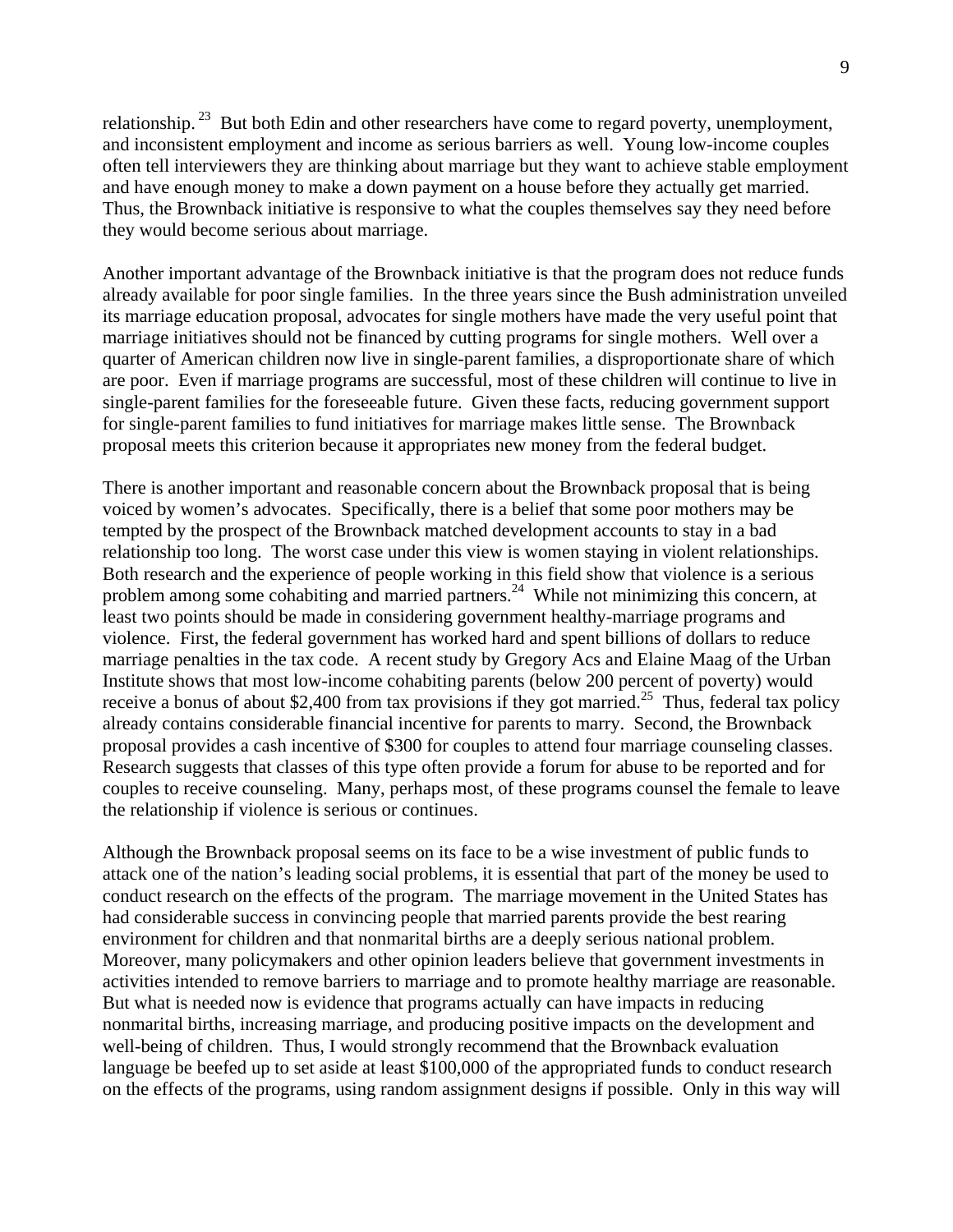the proposal have the intended effect of increasing knowledge about what actually works to increase marriage rates and produce positive impacts on children.

- Stephanie J. Ventura and others, "Nonmarital Childbearing in the United States, 1940-99," *National Vital Statistics Reports* 48, No. 16 (Washington: National Center for Health Statistics, 2000).
- <sup>4</sup> Federal Interagency Forum on Child and Family Statistics, *America's Children: Key National Indicators of Well-Being, 2005* (Washington, D.C.: U.S. Government Printing Office, July 2005); and U.S. Census Bureau, *Current Population Survey*, Annual Social and Economic Supplements.
- <sup>5</sup> Data from the U.S. Census Bureau, *Current Population Survey*, various years..

1

- Robert I. Lerman, *Impacts of Marital Status and Parental Presence on the Material Hardship of Families with Children* (Washington, D.C.: Urban Institute, 2002); Robert I. Lerman, *Married and Unmarried Parenthood and Economic Well-Being: A Dynamic Analysis of a Recent Cohort* (Washington, D.C.: Urban Institute, 2002); Robert I. Lerman, How Do Marriage, Cohabitation, and Single Parenthood Affect the Material Hardships of Families with Children? (Washington, D.C.: Urban Institute, 2002); and Adam Thomas and Isabel Sawhill, "For Love *and* Money? The Impact of Family Structure on Family Income," *Future of Children*, vol. 15, no. 2 (Fall 2005):57-74. 7
- <sup>7</sup> Adam Thomas and Isabel Sawhill, "For Richer or for Poorer: Marriage as an Antipoverty Strategy," Journal of Policy Analysis and Management, vol. 21, no. 4 (September 2002): 587-599; and Ron Haskins and Isabel Sawhill, *Work and Marriage: The Way to End Poverty and Welfare*, WR&B Policy Brief No. 28 (Washington, D.C.: Brookings,
- 2003). 8 Ron Haskins and Isabel Sawhill, *Work and Marriage: The Way to End Poverty and Welfare*, WR&B Policy Brief No. 28 (Washington, D.C.: Brookings, 2003).
- <sup>9</sup> Daniel Lichter, Deborah R. Graefe, and J. Brian Brown, "Is Marriage a Panacea? Union Formation among Economically Disadvantaged Unwed Mothers," Paper presented at annual meeting of the Population Association of
- <sup>10</sup> Kelleen Kaye, *Effects of Marriage on Family Economic Well-being: Summary* (Washington, D.C.: U.S. Department of Health and Human Services, 2004).
- <sup>11</sup> Sara McLanahan and Gary Sandefur, *Growing Up with a Single Parent: What Hurts, What Helps* (Cambridge, MA: Harvard, 1994).<br><sup>12</sup> Sara McLanahan, Elisabeth Donahue, and Ron Haskins, "Introducing the Issue: Marriage and Child Wellbeing,"
- *Future of Children*, vol. 15, no. 2 (Fall 2005): 10-12; and Ron Haskins, Sara McLanahan, and Elisabeth Donahue, "The Decline in Marriage: What To Do," *Future of Children Policy Brief*, Fall 2005.
- 
- <sup>13</sup> Linda Waite and Maggie Gallagher, *The Case for Marriage* (New York: Doubleday, 2000).<br><sup>14</sup> Daniel Lichter, Deborah R. Graefe, and J. Brian Brown, "Is Marriage a Panacea? Union Formation among Economically Disadvantaged Unwed Mothers," Paper presented at annual meeting of the Population Association of
- America, March 29-31, 2001, in Washington, D.C.<br><sup>15</sup> Rebecca A. Maynard and others. *First-Year Impacts of Four Title V, Section 510 Abstinence Education Programs*<br>(Princeton, NJ: Mathematica Policy Research, June 2005).
- <sup>16</sup> Jennifer Manlove, Angela Romano Papillio, and Erum Ikramullah, Not Yet: Programs to Delay First Sex among Teens (Washington, D.C.: National Campaign to Prevent Teen Pregnancy, September 2004); and Jennifer Manlove and others, A Good Time: After-School Programs to Reduce Teen Pregnancy (Washington, D.C.: National
- Campaign to Prevent Teen Pregnancy, January 2004).<br><sup>17</sup> John S. Santelli and others, "Can Changes in Sexual Behaviors among High School Students Explain the Decline in<br>Teen Pregnancy Rates in the 1990s?" *Journal of Adoles*
- <sup>18</sup> Federal Interagency Forum on Child and Family Statistics, *America's Children: Key National Indicators of Well-Being, 2005*, p. 10.
- 19 Melissa G. Pardue, Robert E. Rector, and Shannan Martin, *Government Spends \$12 on Safe Sex and Contraceptives for Every \$1 Spent on Abstinence*, Backgrounder No. 1718 (Washington, D.C.: Heritage Foundation, January 14, 2004). 20 M. Robin Dion, "Healthy Marriage Programs: What Works," *Future of Children*, vol. 15, no. 2 (Fall 2005):139-156.
- 

<sup>&</sup>lt;sup>1</sup> David T. Ellwood and Christopher Jencks, *The Growing Difference in Family Structure: What Do We Know? Where Do We Look for Answers?* Unpublished manuscript (Cambridge: John F. Kennedy School of Government, Harvard, 2001). 2 Daniel Patrick Moynihan, *The Negro Family: The Case for National Action* (Washington, D.C.: U.S. Department of

Labor, 1965).